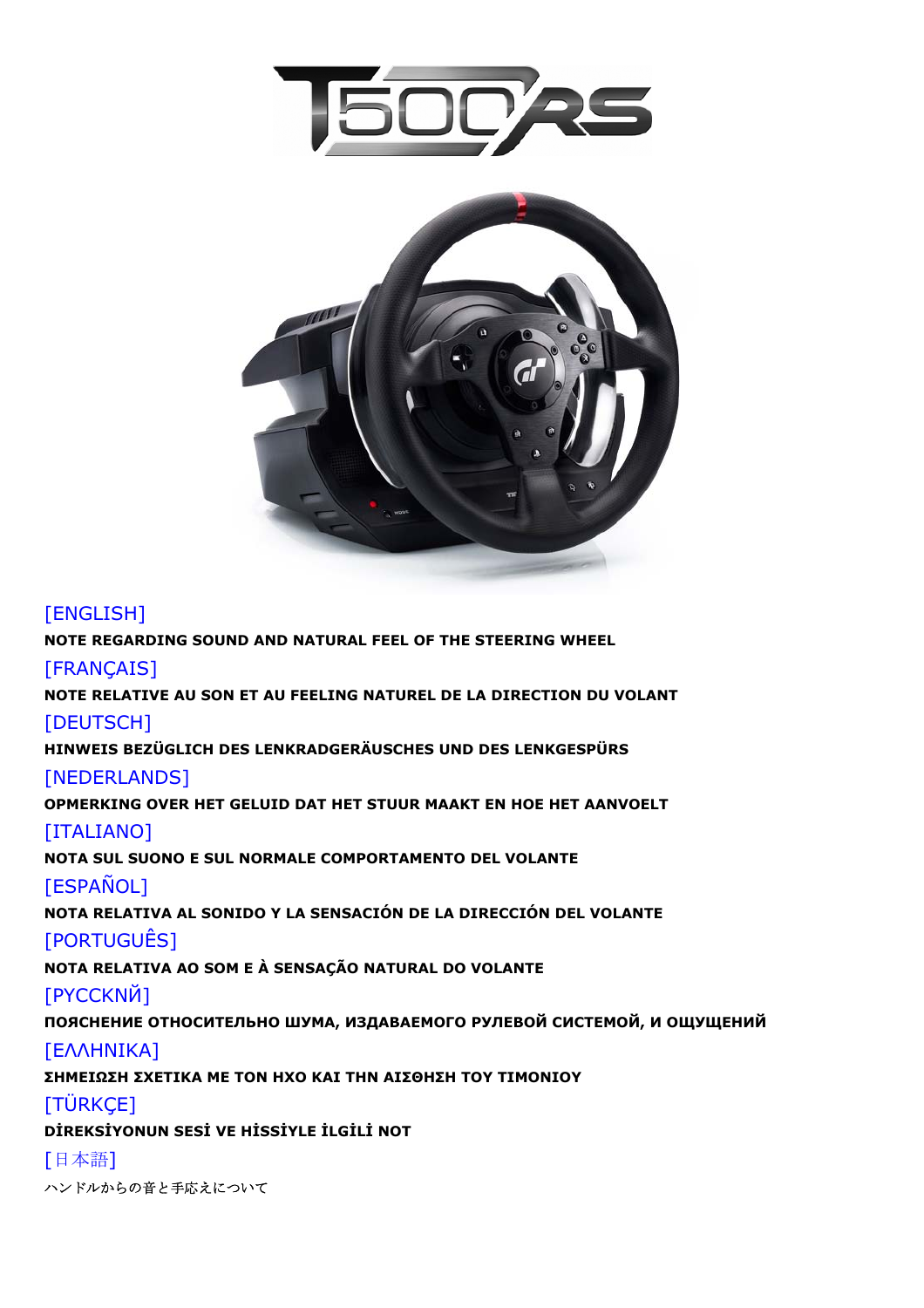### <span id="page-1-0"></span>[ENGLISH]

#### **Note regarding sound and natural feel of the steering wheel**

 *The sound the wheel makes is slightly different, depending on whether the wheel is turned to the right or left*:

**The difference in sound that you may hear is totally normal, and it is normal that the sound may be slightly more noticeable when turning the wheel counterclockwise (i.e. to the left).** 

This sound is related to the type of DC motor incorporated into the wheel, which is significantly larger and more powerful than motors used by our competitors. The sound you may hear when turning the wheel counterclockwise (to the left) is due to the brushes which help conduct electrical current to the rotor. Testing we have carried out indicates that this sound generally decreases over time (i.e. there is a short "breaking in" period"), and will absolutely not affect gameplay.

It should be noted that a system employing dual synchronous belts, which are also much larger than belts used by our competitors, is used to transfer the motor's torque to the wheel. The ratio between the level of sound produced and the ability to transfer powerful torque is much more favorable in this configuration than the use of gears or rack-and-pinion systems: this explains and justifies our choices, which are always driven by providing the very best gameplay for users.

*I feel very slight "notches" or "steps" when using the wheel:*

**For the same reasons (= the use of a high-powered motor, and a system employing large dual belts), this feeling is also completely normal.**

### [FRANÇAIS]

### **Note relative au son et au feeling naturel de la direction du volant**

 *Le son émis par le volant est légèrement différent selon que l'on tourne le volant vers la droite ou vers la gauche* :

#### **La différence de son observée est tout à fait normale, et il est normal que le son puisse être légèrement plus accentué lorsque l'on tourne le volant dans le sens anti-horaire (vers la gauche).**

La raison de ce son est liée à la puissance du moteur courant continu que nous utilisons, ce qui nous démarque de notre concurrence. Le son émis dans le sens antihoraire (vers la gauche) est lié aux balais conduisant le courant vers le rotor. Les tests que nous avons effectués ont démontré que ce son s'atténue en général dans le temps (légère phase de rodage) et n'impacte absolument pas la jouabilité.

Il est à noter que la transmission mécanique de la puissance est effectuée par un système de doubles courroies synchrones de dimensions également bien supérieures à celles utilisées par notre concurrence. Le rapport entre le son et la capacité de transmission de l'effort est bien plus avantageux dans cette configuration que l'utilisation de pignons ou de crémaillères, ce qui justifie notre choix, toujours guidé par la jouabilité.

*Le feeling du volant fait ressentir de très légers crans :*

**Pour les mêmes raisons (= utilisation d'un moteur haute puissance et d'un système à doubles courroies larges), ce feeling est tout à fait normal.**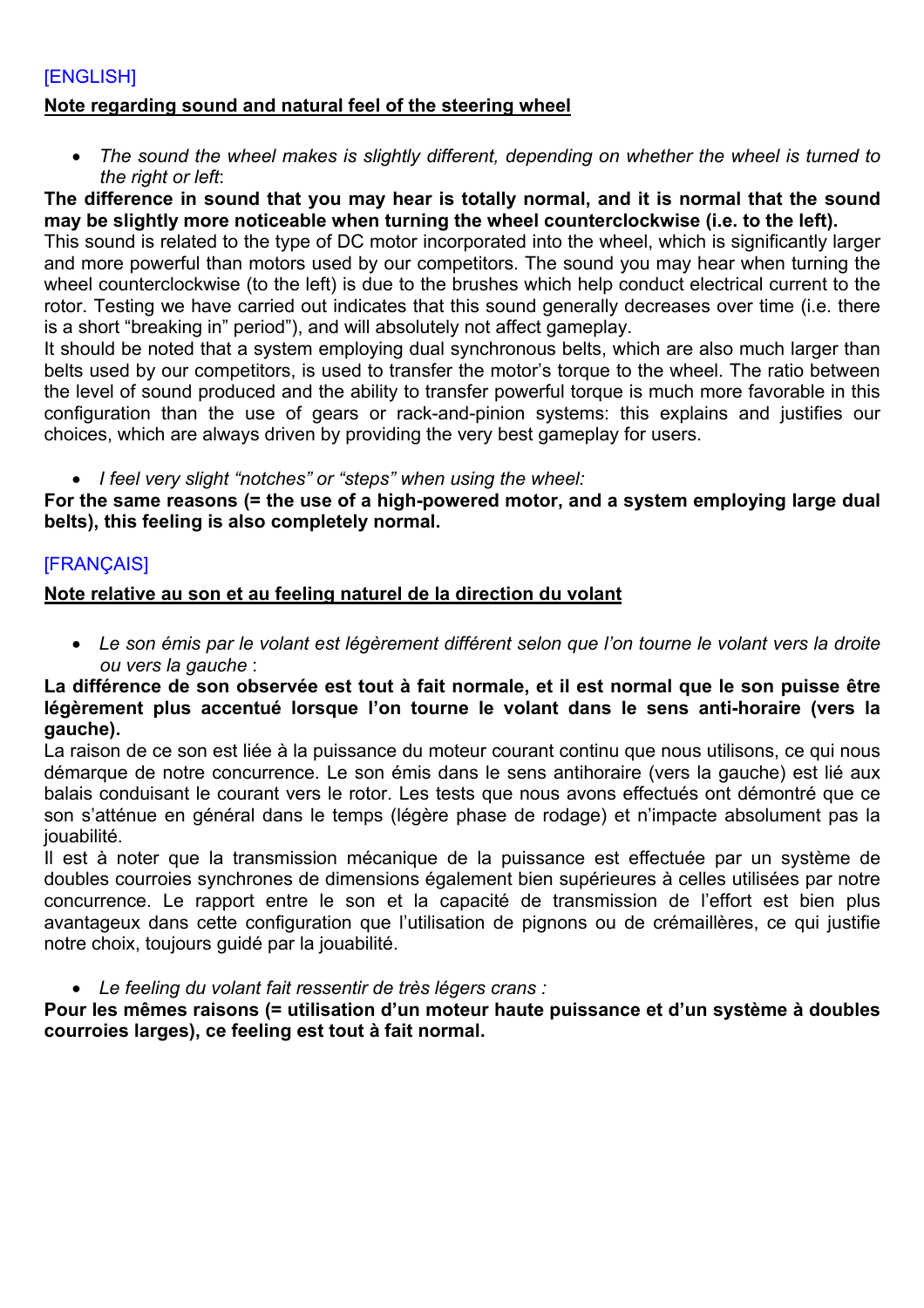### <span id="page-2-0"></span>[DEUTSCH] **Hinweis bezüglich des Lenkradgeräusches und des Lenkgespürs**

 *Das Geräusch, das der Lenker macht, ist leicht unterschiedlich, je nachdem dieser nach links oder rechts bewegt wird:*

#### **Der Geräuschunterschied, den Sie hören könnten, ist völlig normal und es ist normal, daß das Geräusch etwas intensiver wird, wenn Sie den Lenker im entgegengesetzten Uhrzeigersinn (nach links) drehen.**

Dieses Geräusch gehört zu dem Typ von Gleichstrommotor, der in den Lenker eingebaut ist und der wesentlich größer und leistungsstärker als die Motoren, die unsere Mitbewerber verbauen, ist. Das Geräusch, das Sie beim Drehen des Lenkers entgegen des Uhrzeigersinns (nach links) hören könnten, entsteht durch die Karbonbürsten, die dazu dienen elektrischen Strom zum Rotor zu leiten. Von uns durchgeführte Versuche haben ergeben, daß sich dieses Geräusch im Allgemeinen mit der Zeit vermindert (d. h. es gibt eine kurze "Einlaufzeit") und den Spielablauf auf keinen Fall beeinträchtigt.

Wir weisen ebenfalls darauf hin, daß ein System von zwei synchronen Riemen – die ebenfalls wesentlich größer als die der Mitbewerber sind – dazu genutzt werden, um das Drehmoment des Motors auf den Lenker zu übertragen. Das Verhältnis zwischen dem entstehenden Geräuschpegel und der Möglichkeit kraftvollere Drehmomente zu übertragen, ist bei dieser Konfiguration – anstatt der Nutzung von Zahnradgetrieben oder Zahnstangenlenkgetrieben – vorrangig. Dies erklärt und begründet unsere Wahl, die immer durch die Bereitstellung des allerbesten Spielablaufs für den Anwender angetrieben wird.

*Ich spüre sehr geringe "Raster" oder "Stufenschritte" bei der Nutzung des Lenkrades:*

**Aus genau den gleichen Gründen (= der Gebrauch eines Hochleistungsmotors und die Verwendung eines Systems aus zwei großen Riemen) ist dieses Gefühl ebenso völlig normal.**

### [NEDERLANDS]

### **Opmerking over het geluid dat het stuur maakt en hoe het aanvoelt**

 *Het stuur lijkt een ander geluid te maken als het linksom (tegen de klok in) wordt gedraaid dan als het rechtsom (met de klok mee) wordt gedraaid*:

### **Het verschil in geluid klopt. Als u het stuur linksom draait (tegen de klok in) maakt het iets meer geluid dan als u het rechtsom (met de klok mee) draait.**

Het geluid dat u hoort als u in beide richtingen aan het stuur draait, is afkomstig van de gelijkstroommotor in het stuur. Deze motor is veel groter en krachtiger dan de motoren die in de sturen van de concurrentie worden gebruikt. Vanwege de constructie van de borstels in onze motor, klinkt het geluid anders als u het stuur linksom draait (tegen de klok in). Uit onze testen blijkt dat dit geluid meestal zachter wordt naarmate u het stuur vaker gebruikt en dat dit alles geen enkele invloed heeft op de werking van het stuur bij gamen.

Omdat onze motor zo krachtig is, gebruikt dit stuur ook dubbele aandrijfriemen die groter zijn dan de riemen gebruikt door onze concurrenten. De hoeveelheid geluid die ons stuur maakt is in verhouding tot de krachten die worden gebruikt, minder dan bij concurrenten die tandwielen of tandheugels gebruiken in plaats van aandrijfriemen. Deze technische detaillering verklaart hopelijk hoe en waarom wij u graag de beste techniek in onze sturen leveren.

### *Als ik het stuur draai voel ik lichte "hobbels" of "stappen":*

**Dit klopt helemaal en de verklaring is hetzelfde zoals hierboven beschreven: het wordt veroorzaakt door het gebruik van een krachtiger motor en grote dubbele riemen.**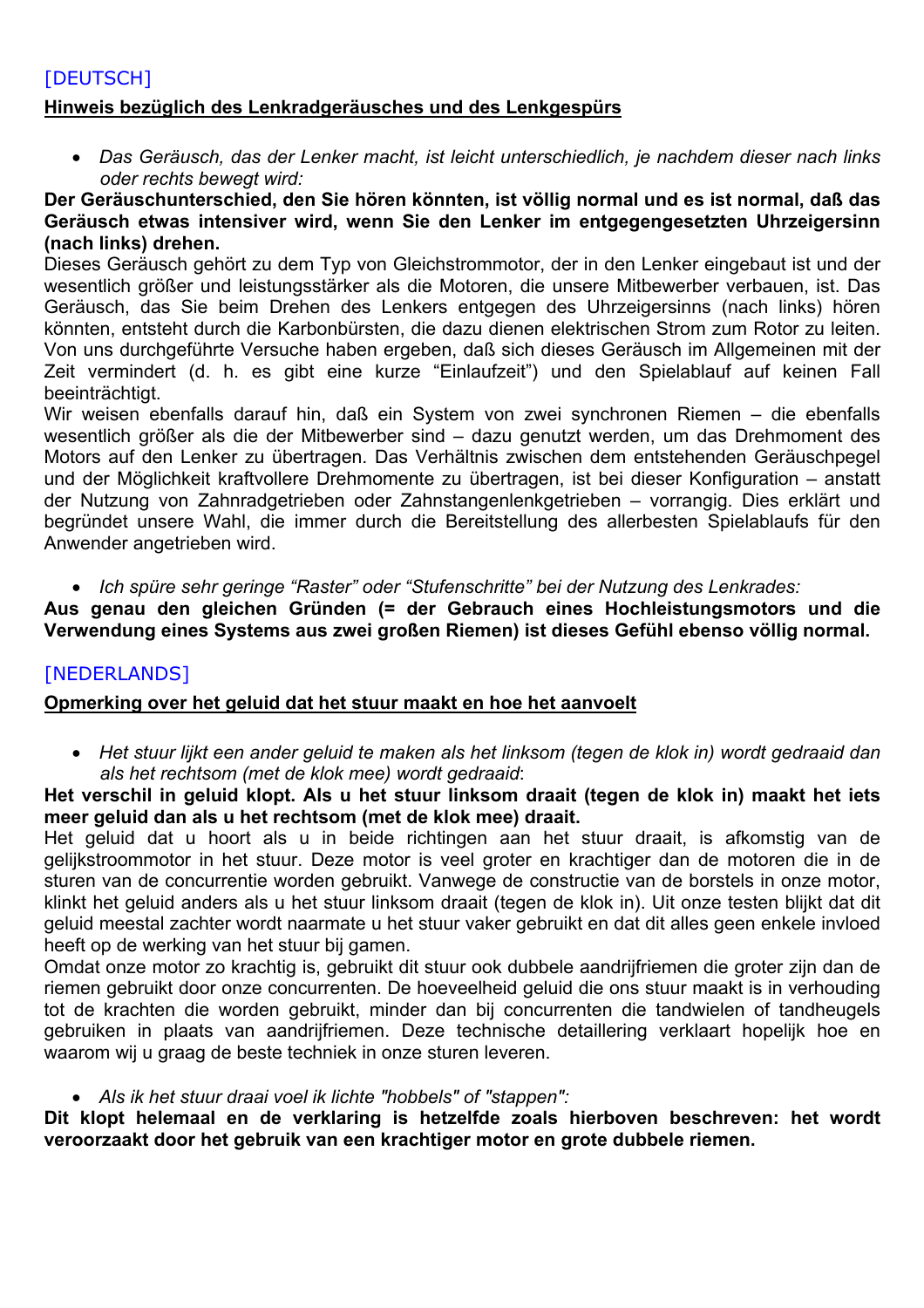# <span id="page-3-0"></span>[ITALIANO]

#### **Nota sul suono e sul normale comportamento del volante**

 *Il suono prodotto dal volante cambia leggermente, a seconda che si ruoti il volante verso destra o verso sinistra*:

#### **La differenza nel suono che potresti percepire, è del tutto normale ed è normale anche che il suono possa essere leggermente più percepibile ruotando il volante in senso antiorario (ossia verso sinistra).**

Questo suono è dovuto al tipo di motore a corrente continua installato nel volante, che è significativamente più grande e più potente rispetto ai motori utilizzati dagli altri nostri competitor. Il suono che potresti sentire ruotando il volante in senso antiorario (verso sinistra) è dovuto alle spazzole, che favoriscono la conduzione di corrente elettrica all'interno del rotore. I test da noi eseguiti indicano che questo suono tende generalmente a ridursi col tempo (ossia esiste un breve periodo di "rodaggio") e non inficia in alcun modo la giocabilità.

Occorre ricordare che per trasferire la torsione del motore al volante, viene utilizzato un sistema a doppie cinghie sincrone, anch'esse decisamente più larghe rispetto alle cinghie utilizzate dai nostri competitor. Il rapporto tra il livello del suono prodotto e la capacità di trasferire potenza torcente, è decisamente più favorevole in questa configurazione, rispetto all'uso di ingranaggi o di sistemi a cremagliera: ciò spiega e giustifica le nostre scelte, che hanno sempre lo scopo di offrire agli utenti la migliore giocabilità possibile.

*Usando il volante, avverto come delle leggerissime "tacche" o "scalini":*

**Per gli stessi motivi (= l'uso di un motore molto potente, abbinato a un sistema a doppie cinghie larghe), questa sensazione è del tutto normale.**

### [ESPAÑOL]

#### **Nota relativa al sonido y la sensación de la dirección del volante**

 *El sonido que hace el volante es ligeramente diferente en función de si se gira hacia la izquierda o hacia la derecha:*

#### **La diferencia de sonido que se escucha es totalmente normal, y es normal que el sonido sea ligeramente más perceptible cuando se gira el volante en sentido antihorario (es decir, hacia la izquierda).**

Este sonido está relacionado con el tipo de motor de CC incorporado en el volante, que es bastante más grande y más potente que los motores utilizados por la competencia. El sonido que se oye al girar el volante en sentido antihorario (hacia la izquierda) se debe a las escobillas que ayudan a conducir la corriente eléctrica al rotor. Las pruebas que hemos llevado a cabo indican que este sonido se atenúa con el tiempo (es decir, hay un período de "rodaje") y no afecta en absoluto a la jugabilidad.

Hay que indicar que para transferir la potencia del motor al volante se emplea un sistema de correas síncronas dobles, que también son mucho más grandes que las que utiliza la competencia. La relación entre el nivel de sonido producido y la capacidad de transferir la potencia es mucho más favorable en esta configuración que el uso de sistemas de engranajes o de cremallera y piñón: esto sirve para explicar y justificar nuestra elección, que siempre tiene como finalidad proporcionar la mejor jugabilidad a los usuarios.

#### *Percibo "muescas" o "pasos" muy ligeros al utilizar el volante:*

**Por las mismas razones (= el uso de un motor de alta potencia y un sistema que emplea grandes correas dobles), esta sensación también es totalmente normal.**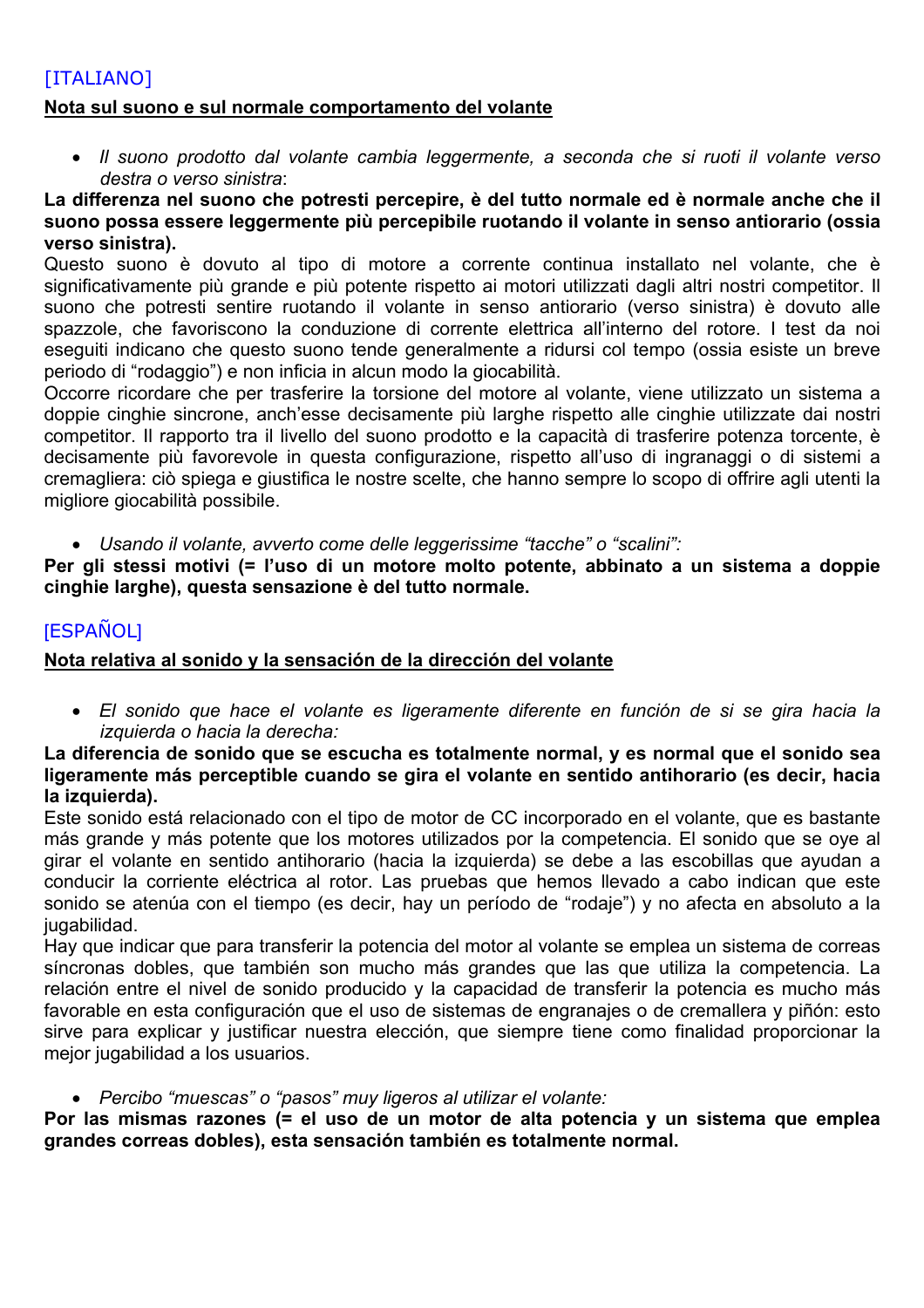# <span id="page-4-0"></span>[PORTUGUÊS] **Nota relativa ao som e à sensação natural do volante**

 *O som que o volante emite é ligeiramente diferente, consoante está virado para a direita ou para a esquerda*:

#### **A diferença que nota no som é perfeitamente normal, bem como o facto de o som poder ser ligeiramente mais perceptível quando roda o volante no sentido contrário ao dos ponteiros de um relógio (ou seja, para a esquerda).**

Este som está relacionado com o tipo de motor de corrente contínua integrado no volante, o qual é consideravelmente maior e mais potente do que os motores utilizados pela concorrência. O som que poderá ouvir ao rodar o volante no sentido contrário ao dos ponteiros de um relógio (para a esquerda) deve-se às escovas que ajudam a conduzir a corrente eléctrica para o rotor. Os testes que realizámos indicam que este som, de uma maneira geral, diminui com o tempo (isto é, há um curto período de "acamação") e não afecta de modo algum o jogo.

Refira-se que é utilizado um sistema dotado de duas correias síncronas, as quais também são muito maiores do que as correias adoptadas pelos nossos concorrentes, para transferir a torção do motor para o volante. A relação entre o nível de som produzido e a capacidade para transferir uma torção potente é muito mais favorável nesta configuração do que a utilização de engrenagens ou sistemas de cremalheira. Isto explica e justifica as nossas escolhas, que vão sempre no sentido de proporcionar a máxima diversão aos utilizadores dos nossos produtos.

*Sinto "engates" ou "passos" muito ligeiros quando utilizo o volante:*

**Pelas mesmas razões (= utilização de um motor de alta potência e de um sistema com duas correias de grande dimensão), essa sensação é também perfeitamente normal.**

# [PYCCKNЙ]

### **Пояснение относительно шума, издаваемого рулевой системой, и ощущений**

*Звук при повороте руля влево и вправо несколько отличается*:

#### **Различие издаваемых звуков абсолютно нормально. При повороте руля в направлении против часовой стрелки (влево) звук может быть несколько громче, чем при повороте руля по часовой стрелке.**

Этот звук обусловлен встроенным в рулевую систему типом мотора постоянного тока, который значительно крупнее и мощнее, по сравнению с моторами наших конкурентов. Раздающийся при повороте руля влево (по часовой стрелке) звук обусловлен работой щеток, прижимающих к ротору электроконтакты. Тесты показали, что этот звук, как правило, становится тише со временем (т.е., требуется некоторое время на «обкатку» руля) и совершенно не влияет на игровые функции.

Следует также отметить, что для передачи крутящего момента от мотора к колесу применяется приводная система с двумя синхронными ремнями, которые крупнее ремней, используемых нашими конкурентами. Соотношение уровня звука и мощности передачи крутящего момента в такой системе значительно удачнее по сравнению с системами на основе зубчатой или реечной передачи. Этим объясняется наш конструкционный выбор, ведь мы всегда стремимся повышать качество игровой реальности для наших пользователей.

#### *При использовании руля ощущаются некоторые «неровности» и «шаги».*

#### **Это ощущение также совершенно нормально по аналогичной причине (= использование мощного мотора и системы с двумя большими ремнями).**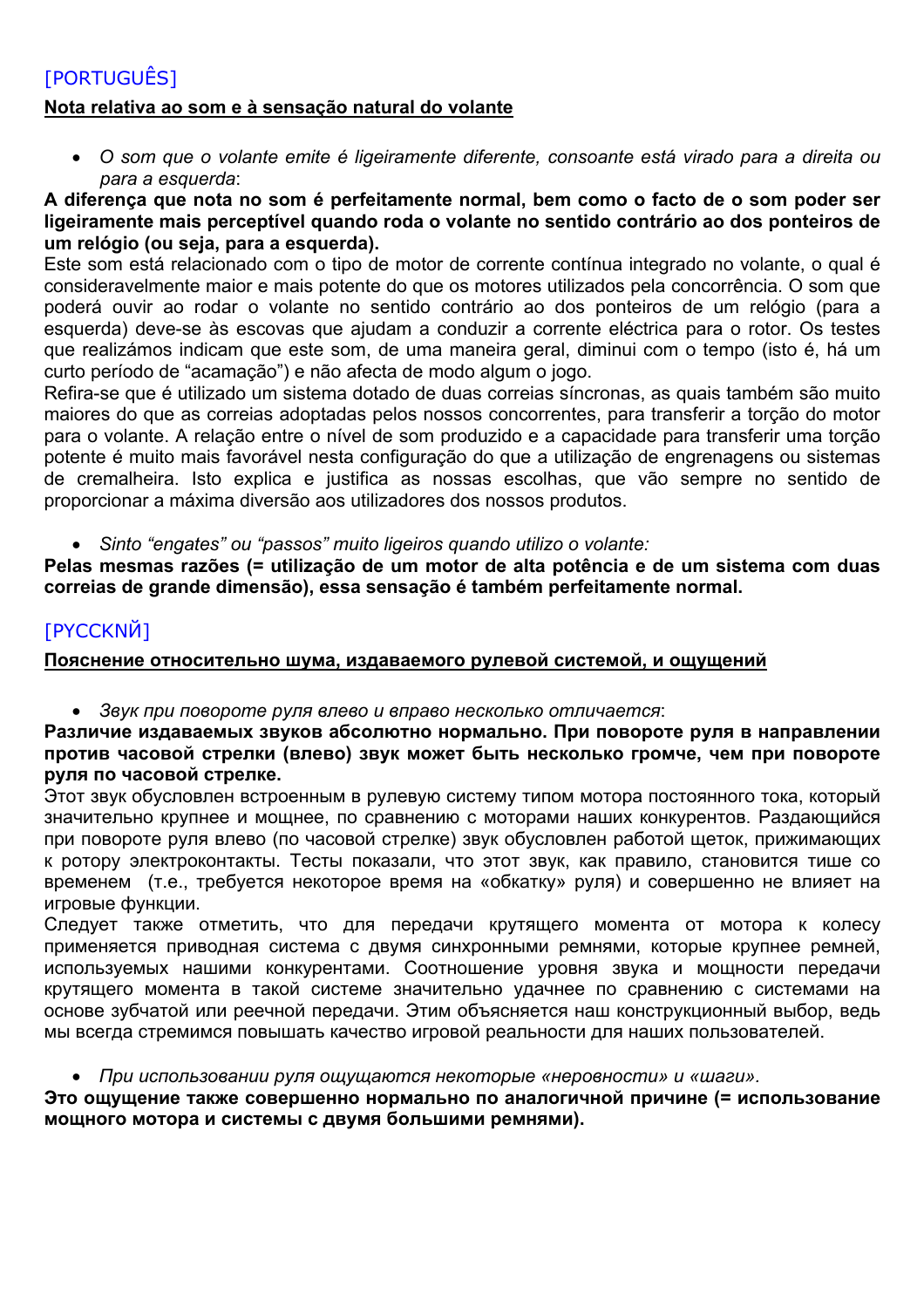# <span id="page-5-0"></span>[ΕΛΛΗΝΙΚΑ]

#### **Σημείωση σχετικά με τον ήχο και την αίσθηση του τιμονιού**

*Ο ήχος του τιμονιού διαφέρει ελαφρώς, ανάλογα με το εάν στρίβετε το τιμόνι δεξιά ή αριστερά*:

**Ο διαφορετικός ήχος είναι απολύτως φυσιολογικός και είναι φυσιολογικό που ο ήχος ενδεχομένως γίνεται ελαφρά πιο αισθητός όταν στρίβετε το τιμόνι αριστερόστροφα (π.χ. προς αριστερά).** 

Αυτός ο ήχος σχετίζεται με τον τύπο του κινητήρα συνεχούς ρεύματος (DC) που είναι ενσωματωμένος στο τιμόνι, ο οποίος είναι αρκετά πιο μεγάλος και πιο ισχυρός από τους κινητήρες που χρησιμοποιούν οι ανταγωνιστές μας. Ο ήχος που ενδέχεται να ακούσετε όταν στρίβετε το τιμόνι αριστερόστροφα (προς αριστερά) οφείλεται στις ψήκτρες που βοηθούν στην παραγωγή ηλεκτρικού ρεύματος στον ρότορα. Η δοκιμή που έχουμε διεξάγει έδειξε ότι γενικά αυτός ο ήχος μειώνεται με την πάροδο του χρόνου (π.χ. υπάρχει μια μικρή περίοδος «στρωσίματος»), και δεν επηρεάζει σε καμιά περίπτωση τη διεξαγωγή του παιχνιδιού.

Πρέπει να γνωρίζετε ότι ένα σύστημα που χρησιμοποιεί διπλούς σύγχρονους ιμάντες, οι οποίοι είναι πολύ μεγαλύτεροι από τους ιμάντες που χρησιμοποιούν οι ανταγωνιστές μας, χρησιμοποιείται για τη μεταφορά της ροπής του κινητήρα στο τιμόνι. Η αναλογία μεταξύ του επιπέδου του ήχου που παράγεται και της ικανότητας μεταφοράς ισχυρής ροπής ευνοεί ακόμη περισσότερο αυτήν τη διαμόρφωση από τη χρήση των συστημάτων με ταχύτητες ή των συστημάτων τύπου κρεμαγιέρας: αυτό εξηγεί και δικαιώνει τις επιλογές μας, οι οποίες πάντα παρέχουν το καλύτερο παιχνίδι στους χρήστες.

 *Όταν χρησιμοποιώ την τιμονιέρα, έχω την αίσθηση ότι στην κίνηση υπάρχουν πολύ μικρές «εγκοπές» και «σκαλοπάτια»:*

**Για τους ίδιους λόγους (= η χρήση ενός κινητήρα μεγάλης ισχύος και ένα σύστημα που χρησιμοποιεί διπλούς σύγχρονους ιμάντες), αυτή η κίνηση είναι απολύτως φυσιολογική.**

# [TÜRKÇE]

#### **Direksiyonun sesi ve hissiyle ilgili not**

 *Direksiyonun sağa veya sola döndürülmesine bağlı olarak, direksiyonun çıkardığı ses biraz farklılık gösterir*:

**Duyduğunuz seslerdeki farklılık tamamen normaldir ve direksiyonun saat yönünün tersine (yani, sola) döndürürken sesin biraz daha yüksek olması da normaldir.** 

Bu ses, direksiyonun içine yerleştirilmiş, rakiplerimizin kullandığından oldukça büyük ve daha güçlü olan DC motorun türüyle ilişkilidir. Direksiyonu saat yönünün tersine (sola) döndürdüğünüzde duyabileceğiniz ses, rotora elektrik akımını iletmeye yardımcı olan fırçalardan kaynaklanır. Yaptığımız testler, bu sesin genelde zamanla azaldığını (yani kısa bir "alışma" devresi vardır) ve oyun oynama deneyimini hiçbir şekilde etkilemeyeceğini göstermiştir.

Rakiplerimiz tarafından kullanılan kayışlara göre çok büyük olan çift kaymasız kayışlara sahip bir sistem, motorun torkunu direksiyona aktarmak için kullanılmıştır. Üretilen ses seviyesi ve güçlü torku aktarma becerisi arasındaki oran, kremayer ve pinyonlu sistemlerin veya dişlilerin kullanılmasından çok daha elverişlidir. Bu da, kullanıcılara en iyi oyun oynama deneyimini sunmamızı sağlayan seçimlerimizi açıklar ve haklı çıkarır.

*Direksiyonu kullanırken küçük "çentikler" veya "adımlar" olduğunu hissediyorum:*

**Aynı nedenlerle (= yüksek güçlü motorun ve büyük çift kayışlara sahip bir sistemin kullanımı), bu his tamamen normaldir.**